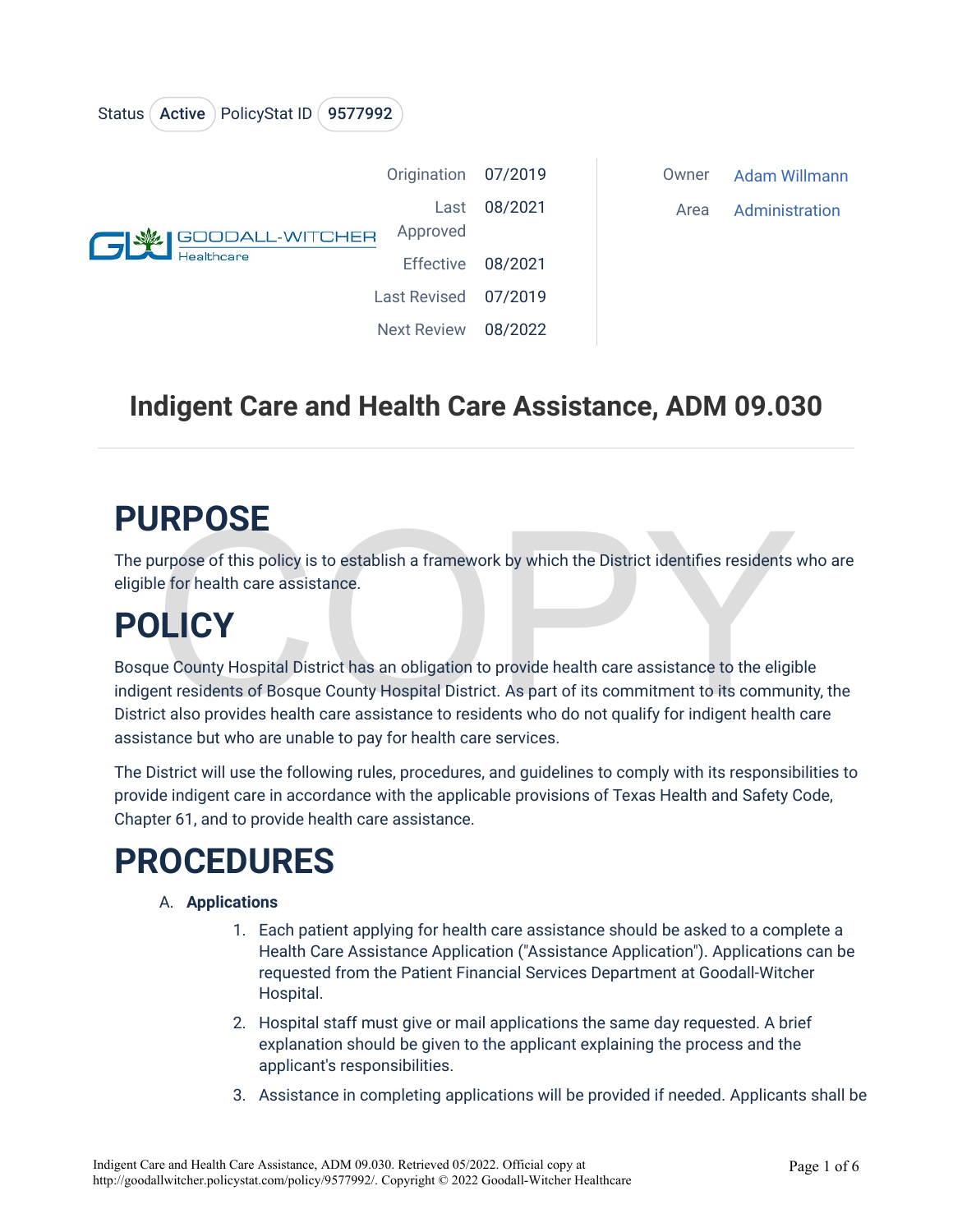informed that they should contact the Patient Financial Services Office at Goodall-Witcher Hospital at for assistance.

- 4. An application will be considered complete if it includes these components:
	- a. The applicant's full name and address;
	- b. The applicant's social security number, if available;
	- c. The names of all other household members (excluding AFDC, Medicaid, or SSI recipients) and their relationship to the applicant;
	- d. The applicant's district of residence;
	- e. Information about any medical insurance and hospital or health care benefits that household members may be eligible to receive;
	- f. Information about the household members' assets and property and the equity value of any vehicles or property;
	- g. Information about the applicant's gross yearly household income;
	- h. The applicant's signature and the date the form is filled out; and
	- i. All needed verifications.

#### B. **Applicant Responsibilities**

- 1. The applicant is responsible for:
	- a. Correctly filling out the form and providing all needed verification for all eligible household members; and
- B. **Applicant Responsibilities**<br>
1. The applicant is responsible for:<br>
a. Correctly filling out the form and providing all needed verification<br>
eligible household members; and<br>
b. Reporting any individual, entity, or other b. Reporting any individual, entity, or other third party that may be legally liable for all or any part of the cost of health care services received by the household during the period of eligibility. The applicant must provide the District with necessary information about the third party.
	- 2. If the applicant is married and his or her spouse is a household member, the spouse also must sign the form. By signing the form, the applicant, spouse, or authorized representative
		- a. Swears to the truth of the information supplied, and
		- b. Assigns to the District the household's rights to recovery of health care costs from any individual, entity, or other third party that may be legally liable for any health care services paid by the District.
	- 3. If approved for health care assistance, the applicant promises to report any changes in income and resources within 14 days after the change occurs. Persons who intentionally misrepresent information to receive benefits they are not entitled to receive are responsible for reimbursing the District for the cost of benefits they were ineligible to receive.

#### C. **Application Processing**

1. The District shall process each Assistance Application to determine if the applicant meets the eligibility requirements for health care assistance. The District shall review each application and shall accept or deny the application not later than the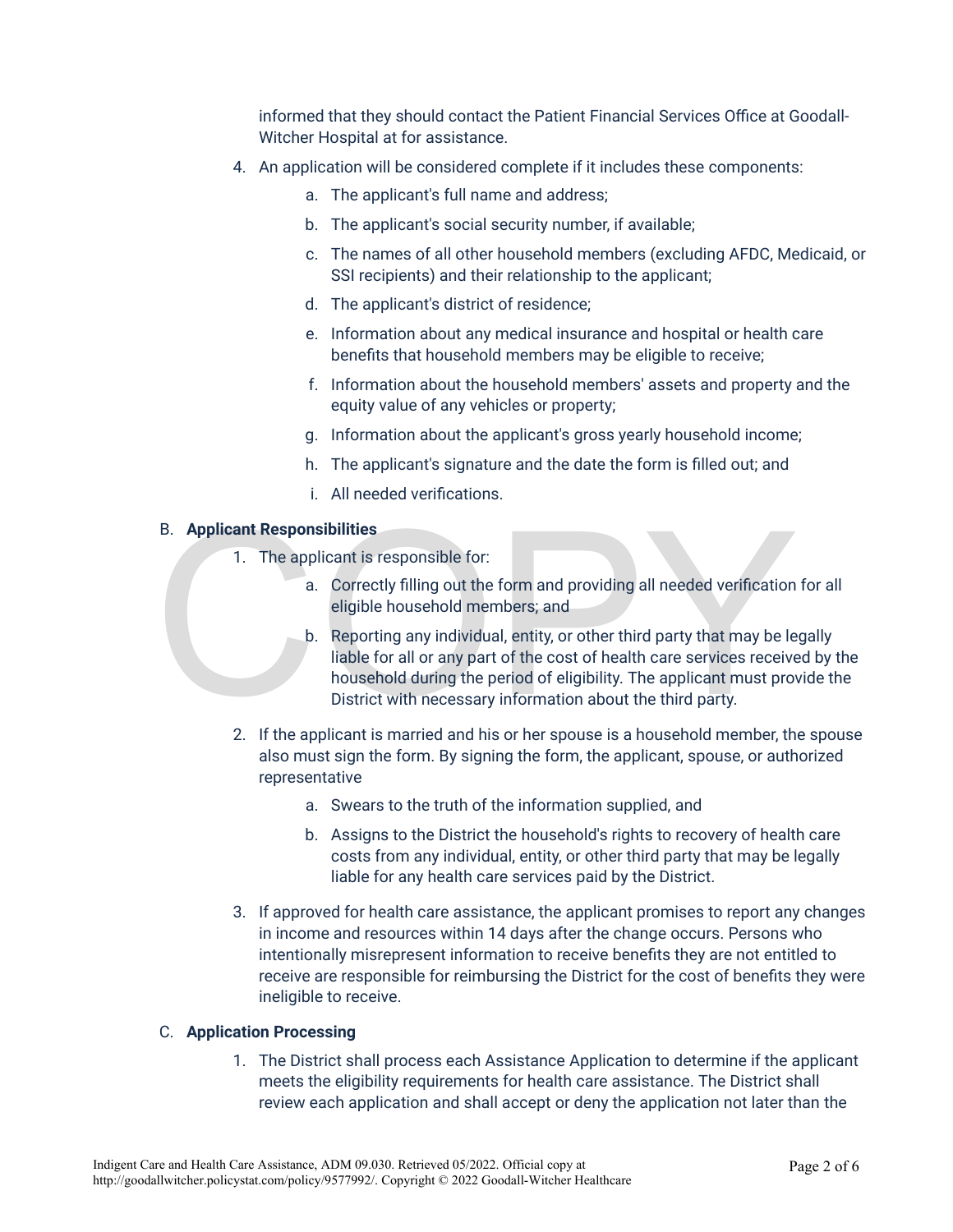14th day after the date on which the District receives the completed application.

- 2. If an incomplete application is received, the District shall request any needed information from the applicant. If the applicant does not provide the requested information within 14 days of the date the request is received, the application shall be denied.
- 3. The District shall provide an applicant written notification of its decision. If the District denies assistance, the written notification shall include the reason for the denial and an explanation of the procedure for appealing the denial.
- 4. If an applicant is denied health care assistance, the applicant may resubmit an application at any time circumstances justify a redetermination of eligibility.

#### D. **Eligibility Requirements**

- 1. Residency
- status because of emporary absences nont the bistrict. No three<br>placed on a person's absence from the District. For example, a m<br>seasonal worker may travel during certain times of the year but n<br>a fixed home and returns to a. Applicants for indigent health care assistance must live in the Bosque County Hospital District. A person lives in the District if the person has a fixed habitation is located in Bosque County and intends to return to the District after any temporary absences. Persons do not lose their residence status because of temporary absences from the District. No time limits are placed on a person's absence from the District. For example, a migrant or seasonal worker may travel during certain times of the year but maintains a fixed home and returns to that home after these temporary absences. The worker does not lose residence status as long as he intends to return to his fixed home.
	- b. Residence in the District may be proved by any of the following:
		- 1. Texas driver's license;
		- 2. school enrollment records;
		- 3. housing payment receipts;
		- 4. utility bills;
		- 5. voter registration; or
		- 6. food stamp eligibility letters
	- c. If a person proves District residency at application, the person remains a District resident until factual evidence proves otherwise.
	- d. There are no durational requirements for residency. Persons with no fixed residence or new residents in the District who declare their intent to remain in the District and who verify this intent, if questionable, are considered District residents.
	- 2. Income
		- a. The District shall provide indigent health care assistance with no obligation to pay for services rendered to those uninsured residents who have a net monthly income less than or equal to 21% of the Federal Poverty Guidelines for the household's size. Net monthly income is gross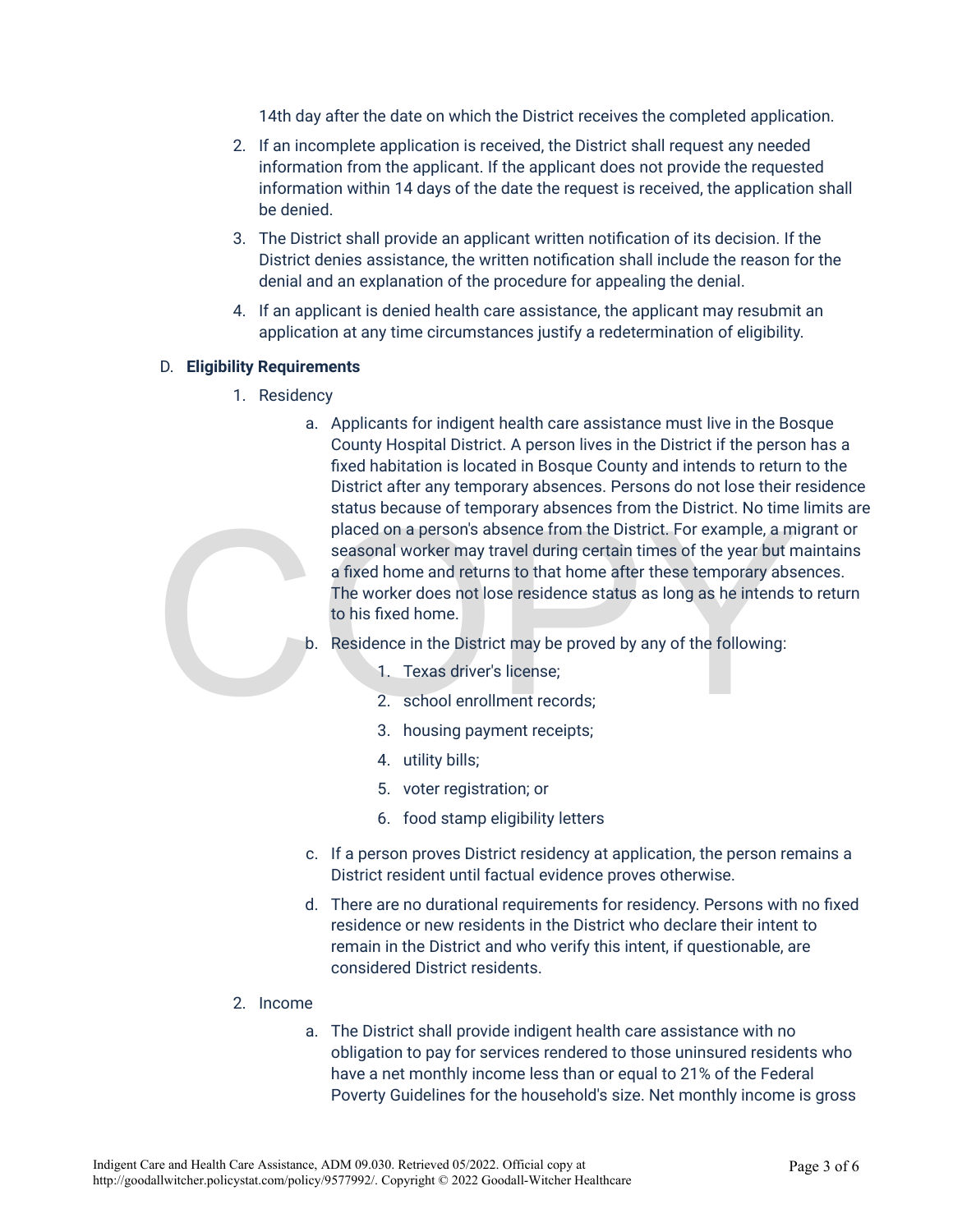monthly income minus allowable deductions. The following are the allowable deductions:

- 1. Allow a standard work-related expense deduction of \$120 a month for each employed household member.
- 2. Deduct 1/3 of the remaining earned income for each employed household member.
- 3. Deduct payments for the actual costs for the care of a dependent child or incapacitated adult, if necessary for employment. The maximum dependent care deduction is \$200 per month for each dependent or incapacitated adult.
- b. The District shall require that the applicant verify his or her gross yearly household income by supplying any of the following:
	- 1. IRS Form W-2,
	- 2. Wage and Earnings Statement;
	- 3. Pay Check Remittance;
	- 4. Tax Return;
	- 5. Social Security, Workers Compensation, Unemployment Compensation or Government Program Determination Letters;
	- 6. telephone verification by employer of the applicant's annual gross income; or
	- 7. bank statements.
- 5. Social Security, Workers Compensation, Unemploymen<br>
Compensation or Government Program Determination<br>
6. telephone verification by employer of the applicant's an<br>
gross income; or<br>
7. bank statements.<br>
8. If this inform 8. If this information is not provided with the Assistance Application, the District shall request such documentation from the applicant.

#### E. **Right to Appeal**

- 1. Applicants have the right to appeal a denial of their application or eligibility for indigent health care assistance.
- 2. To appeal a denial, the applicant should submit any appeal and the reasons why the applicant should be considered eligible for indigent health care assistance in writing to the District within 90 days of receipt of the notice of denial.

#### F. **Eligibility Review**

- 1. Applicants shall be informed that they must report to the District any change in income or resources that might affect the applicant's eligibility within 14 days after the date on which the change occurs.
- 2. Eligibility for indigent care and charity care shall be reviewed by the District every 12 months after approval, at which time the household must provide the District with documentation establishing current eligibility.

#### G. **Document Retention**

1. The District shall maintain the records relating to an application for assistance for at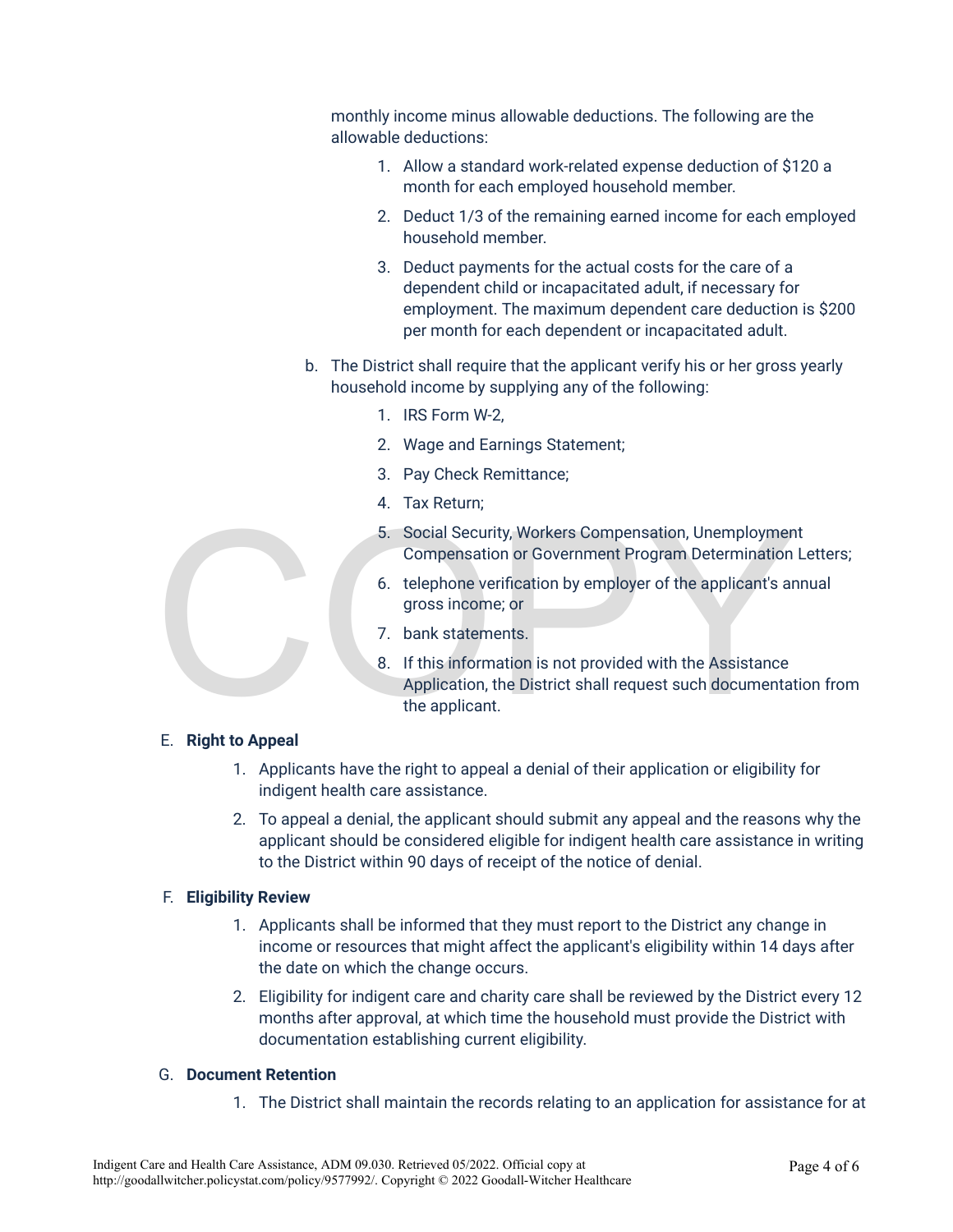least three (3) years after the date on which the application is submitted.

2. Such records shall include at least the Assistance Application, including the applicant's gross yearly household income and any supporting documentation, and a copy of the written notification of approval or denial of the Assistance Application.

#### H. **Indigent Health Care Assistance**

- 1. The District shall provide the following services to the extent it is financially able to do so as determined annually by the Board of Directors of Bosque County Hospital District:
	- a. Primary and preventive services, including immunizations, medical screening services, and annual physical examinations;
	- b. Inpatient and outpatient hospital services provided at Goodall-Witcher Hospital;
	- c. Physician services received from a physician on the Active Staff of Goodall-Witcher Hospital;
	- d. Family planning services;
	- e. Laboratory and X-ray services provided at Goodall-Witcher Hospital;
	- f. Payment for not more than three (3) prescription drugs per month at a local pharmacy;
	- g. Care provided at one of the District's Rural Health Clinics; and
	- h. Skilled nursing facility services provided by Bosque County Hospital District, regardless of the patient's age.
- 1. Payment for not more than three (3) prescription drugs per mont<br>local pharmacy;<br>g. Care provided at one of the District's Rural Health Clinics; and<br>h. Skilled nursing facility services provided by Bosque County Hosp<br>Dis 2. The services provided by the District under this policy shall be reviewed annually and may be revised as may be determined from time to time by the Board of Directors of Bosque County Hospital District.
	- 3. The District reserves the right to establish a cap on annual expenditures for both individual patients and the program as a whole and to deny further claims once such cap has been reached.

#### I. **Non-Indigent Health Care Assistance**

- 1. The District may, at the discretion of the Administrator, provide health care assistance to persons who do not qualify for indigent health care assistance but who are financially or medically indigent as defined by the District and are unable to pay some portion of their care.
- 2. In order to be eligible for health care assistance, a person must meet the requirements of the District's Charity Care policy.
- 3. An applicant for health care assistance must complete an Application for Financial Assistance and provide proof of income and resources upon request.
- 4. Nothing herein shall limit the authority of the Administrator to declare an individual eligible for charity health care assistance.

#### J. **Payor of Last Resort**